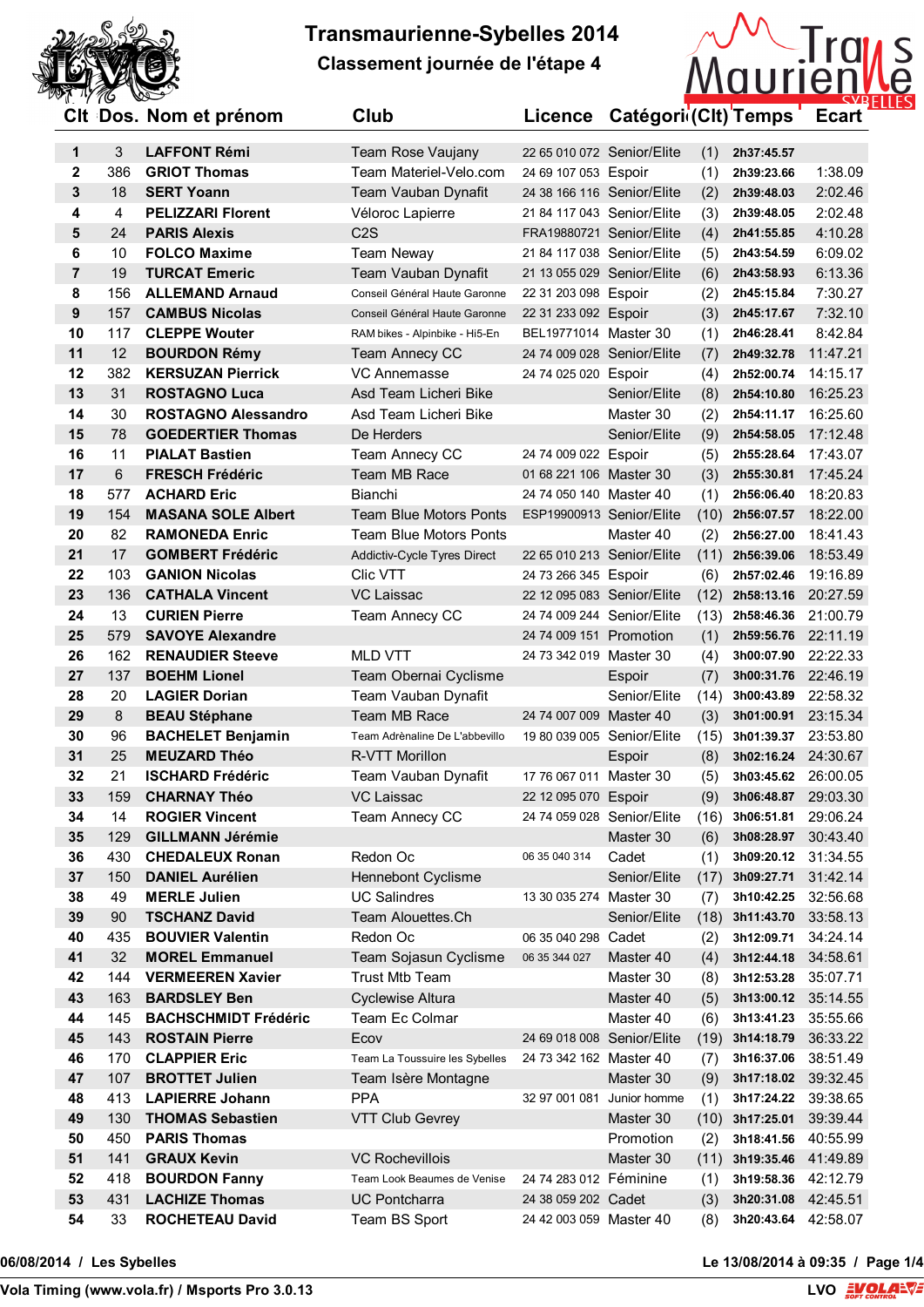



|          |            | וווטווט וע וווטור הטטען טוש                    |                                              |                            | Licence Categori (Oit) remps |              |                            |          |
|----------|------------|------------------------------------------------|----------------------------------------------|----------------------------|------------------------------|--------------|----------------------------|----------|
| 55       | 155        | <b>JOVE RIART Xavier</b>                       | <b>Team Blue Motors Ponts</b>                | ESP19941021 Espoir         |                              |              | $(10)$ 3h22:07.60 44:22.03 |          |
| 56       | 165        | <b>COQUIN Stéphane</b>                         | VC Laillé Vallons de Vilaine                 | 06 35 437 003 Master 40    |                              | (9)          | 3h22:46.08                 | 45:00.51 |
| 57       | 66         | <b>GERARD Samuel</b>                           | Redon Oc                                     | 06 35 040 258 Espoir       |                              | (11)         | 3h23:40.74                 | 45:55.17 |
| 58       | 109        | <b>FORNY Nicolas</b>                           | Ec Colmar                                    | 01 68 029 151              | Senior/Elite                 | (20)         | 3h24:00.52                 | 46:14.95 |
| 59       | 128        | <b>HIRSINGER Jean-Philippe</b>                 | <b>EC Colmar</b>                             | 01 68 029 148              | Master 40                    | (10)         | 3h24:26.27                 | 46:40.70 |
| 60       | 83         | <b>LONCHAMPT Loïc</b>                          | Vesoul Vélo Evasion                          | 11 70 009 019 Master 30    |                              | (12)         | 3h24:36.41                 | 46:50.84 |
| 61       | 51         | <b>LE COGUIC Fabien</b>                        | Ucp Loudeac                                  | 06 22 314 034 Senior/Elite |                              | (21)         | 3h24:39.90                 | 46:54.33 |
| 62       | 399        | <b>MARCHAND Sébastien</b>                      | <b>CC Yvetot</b>                             |                            | Master 30                    |              | $(13)$ 3h25:38.68          | 47:53.11 |
| 63       | 140        | <b>CHEVILLON Eric</b>                          | VTT Club Gevrey                              | 05 21 027 057              | Master 40                    |              | $(11)$ 3h25:39.86 47:54.29 |          |
| 64       | 100        | <b>WILLIAMSON Nick</b>                         |                                              |                            | Master 30                    |              | $(14)$ 3h26:23.70          | 48:38.13 |
| 65       | 127        | <b>DUFOUR Pierre</b>                           |                                              |                            | Senior/Elite                 | (22)         | 3h30:14.65                 | 52:29.08 |
| 66       | 98         | <b>DENAIS Pierrot</b>                          |                                              | 06 35 114 250              | Senior/Elite                 | (23)         | 3h30:29.46                 | 52:43.89 |
| 67       | 417        | <b>LESQUIN Nicolas</b>                         | VC Ruffey Les Echirey                        | 05 21 117 027 Junior homme |                              | (2)          | 3h31:40.91                 | 53:55.34 |
| 68       | 64         | <b>MARTIN Camille</b>                          | Raes Niner Cycling Team                      |                            | Master 30                    | (15)         | 3h32:03.74                 | 54:18.17 |
| 69       | 50         | <b>MORRA Gwenaël</b>                           | <b>Vélo 101</b>                              | 21 04 148 076 Senior/Elite |                              | (24)         | 3h32:16.99                 | 54:31.42 |
| 70       | 105        | <b>GLAUSER Jérémias</b>                        | Team Alouettes.Ch                            |                            | Espoir                       | (12)         | 3h32:18.29                 | 54:32.72 |
| 71       | 104        | <b>MONFORT Jean marc</b>                       | Ardennes Mountain Bike                       |                            | Master 40                    | (12)         | 3h32:54.27                 | 55:08.70 |
| 72       | 15         | <b>ARNAUD Vincent</b>                          | Addictiv-Cycle Tyres Direct                  | 24 26 090 211              | Espoir                       |              | $(13)$ 3h34:36.89          | 56:51.32 |
| 73       | 168        | <b>MARTY François</b>                          | <b>Aviron Grenoblois</b>                     |                            | Master 30                    | (16)         | 3h35:17.38                 | 57:31.81 |
| 74       | 410        | <b>DUBOIS Jean</b>                             | <b>Oust Lanvaux VTT</b>                      |                            | 06 56 317 094 Junior homme   | (3)          | 3h35:30.80                 | 57:45.23 |
| 75       | 125        | <b>CHARTIER Jérôme</b>                         | Penthievre Vélo Team                         | 06 22 406 041 Master 30    |                              |              | $(17)$ 3h35:34.40          | 57:48.83 |
| 76       | 138        | <b>CATRY Christopher</b>                       | <b>Remiremont VTT</b>                        | 15 88 101 022 Senior/Elite |                              | (25)         | 3h35:59.45                 | 58:13.88 |
| 77       | 415        | <b>PELTIER Abel</b>                            |                                              |                            | Junior homme                 | (4)          | 3h37:39.11                 | 59:53.54 |
| 78       | 34         | <b>DUC Sébastien</b>                           | <b>BRC</b>                                   | 07 51 020 041 Master 30    |                              | (18)         | 3h38:05.44 1h00:19.87      |          |
| 79       | 114        | <b>GROSJEAN Christophe</b>                     | Team Sp 73 Cannondale                        |                            | Master 40                    | (13)         | 3h38:58.67 1h01:13.10      |          |
| 80       | 115        | <b>LAZZARONI Fabien</b>                        | Team Sp 73 Cannondale                        | 24 73 091 163 Master 30    |                              | (19)         | 3h38:58.68 1h01:13.11      |          |
| 81       | 164        | <b>GREFFIER Jean-paul</b>                      | VC Laillé Vallons de Vilaine                 | 06 35 437 010 Master 40    |                              | (14)         | 3h39:26.30 1h01:40.73      |          |
| 82       | 113        | <b>NELIN Fabien</b>                            | Team Sp 73 Cannondale                        |                            | Master 30                    | (20)         | 3h39:49.13 1h02:03.56      |          |
| 83       | 434        | <b>DORTLAND Pierric</b>                        | Chambéry Cc                                  | 24 73 006 065              | Cadet                        | (4)          | 3h40:33.56 1h02:47.99      |          |
| 84       | 116        | <b>PIFFETEAU Florian</b>                       | Team Sp 73 Cannondale                        | 24 73 091 003 Senior/Elite |                              | (26)         | 3h40:44.54 1h02:58.97      |          |
| 85       | 77         | <b>GAULANDEAU Julien</b>                       | Team Xc63                                    | 04 63 150 030 Master 30    |                              |              | 3h42:37.79 1h04:52.22      |          |
| 86       | 99         | <b>DEGARDIN Armand</b>                         | Team Adrénaline De L'abbevillo               |                            |                              | (21)<br>(14) | 3h42:44.36 1h04:58.79      |          |
| 87       | 171        | <b>SUPLICE Ludovic</b>                         |                                              | 19 80 039 004 Espoir       | Master 30                    |              | (22) 3h42:50.38 1h05:04.81 |          |
| 88       | 161        | <b>DEVEY Michel</b>                            |                                              |                            | Master 50                    | (1)          | 3h42:51.83 1h05:06.26      |          |
|          | 596        |                                                | <b>Troyes Aube Cyclisme</b>                  |                            | Promotion                    |              | 3h43:51.16 1h06:05.59      |          |
| 89       |            | <b>ESTIVALET Julien</b>                        |                                              |                            |                              | (3)          |                            |          |
| 90<br>91 | 135<br>397 | <b>CORDIN Simon</b><br><b>MUSSOT Jean Yves</b> | <b>Evasion VTT Auxerrois</b>                 | 05 89 102 043              | Espoir<br>Master 40          | (15)         | 3h43:54.43 1h06:08.86      |          |
|          |            |                                                | Conseil Général Haute Garonne                |                            |                              | (15)         | 3h44:24.33 1h06:38.76      |          |
| 92       | 71         | <b>FESQUET Sylvain</b>                         |                                              | 22 31 025 106              | Espoir                       | (16)         | 3h44:53.19 1h07:07.62      |          |
| 93       | 133        | <b>RUAMPS Thibaut</b>                          | Les Petits Suisses Normands<br>Team CLIC VTT |                            | Master 30                    | (23)         | 3h45:08.42 1h07:22.85      |          |
| 94       | 594        | <b>GANIER Marius</b>                           |                                              | 24 73 266 374 Cadet        |                              | (5)          | 3h45:15.45 1h07:29.88      |          |
| 95       | 461        | <b>FAURE Guillaume</b>                         |                                              |                            | Promotion                    | (4)          | 3h45:37.42 1h07:51.85      |          |
| 96       | 119        | <b>MERLE Sébastien</b>                         |                                              |                            | Master 40                    | (16)         | 3h47:13.84 1h09:28.27      |          |
| 97       | 102        | <b>FRANCOIS Laurent</b>                        | Redon Oc                                     | 06 35 040 093              | Master 50                    | (2)          | 3h48:06.95 1h10:21.38      |          |
| 98       | 139        | <b>BESNARD Damien</b>                          | Evasuin VTT Auxerrois                        | 05 89 102 034              | Espoir                       | (17)         | 3h49:14.31 1h11:28.74      |          |
| 99       | 79         | <b>SIRON Fabrice</b>                           |                                              |                            | Master 40                    | (17)         | 3h49:27.95 1h11:42.38      |          |
| 100      | 449        | <b>PIALAT Serge</b>                            | Team Annecy CC                               | 24 74 009 027 Promotion    |                              | (5)          | 3h49:39.47 1h11:53.90      |          |
| 101      | 464        | <b>PANNETIER Lucas</b>                         | US Vern                                      | 06 35 091 015 Promotion    |                              | (6)          | 3h50:11.68 1h12:26.11      |          |
| 102      | 124        | <b>THOMAS Hervé</b>                            | Aventures Sports Nature                      |                            | Master 40                    | (18)         | 3h50:36.88 1h12:51.31      |          |
| 103      | 460        | <b>LAPORTE Thibault</b>                        |                                              |                            | Promotion                    | (7)          | 3h51:12.01 1h13:26.44      |          |
| 104      | 9          | <b>BIBOLLET Guy</b>                            | Team MB Race                                 | 24 74 007 013 Master 50    |                              | (3)          | 3h52:15.56 1h14:29.99      |          |
| 105      | 108        | <b>VALDENAIRE Jean christophe</b>              |                                              | 15 88 107 015 Master 30    |                              | (24)         | 3h52:21.58 1h14:36.01      |          |
| 106      | 432        | <b>CORDIN Marceau</b>                          | <b>VC Auxerrois</b>                          | 05 89 045 131 Cadet        |                              | (6)          | 3h53:04.08 1h15:18.51      |          |
| 107      | 149        | <b>MAZAN Frédéric</b>                          | Team Sybelles - Caf Maurienne                |                            | Master 30                    | (25)         | 3h53:24.50 1h15:38.93      |          |
| 108      | 452        | <b>ENJOLRAS Valentin</b>                       | Team Xc63                                    | 04 63 150 044 Promotion    |                              | (8)          | 3h54:38.60 1h16:53.03      |          |

**VolaSoftControlPdf 06/08/2014 / Les Sybelles Le 13/08/2014 à 09:35 / Page 2/4**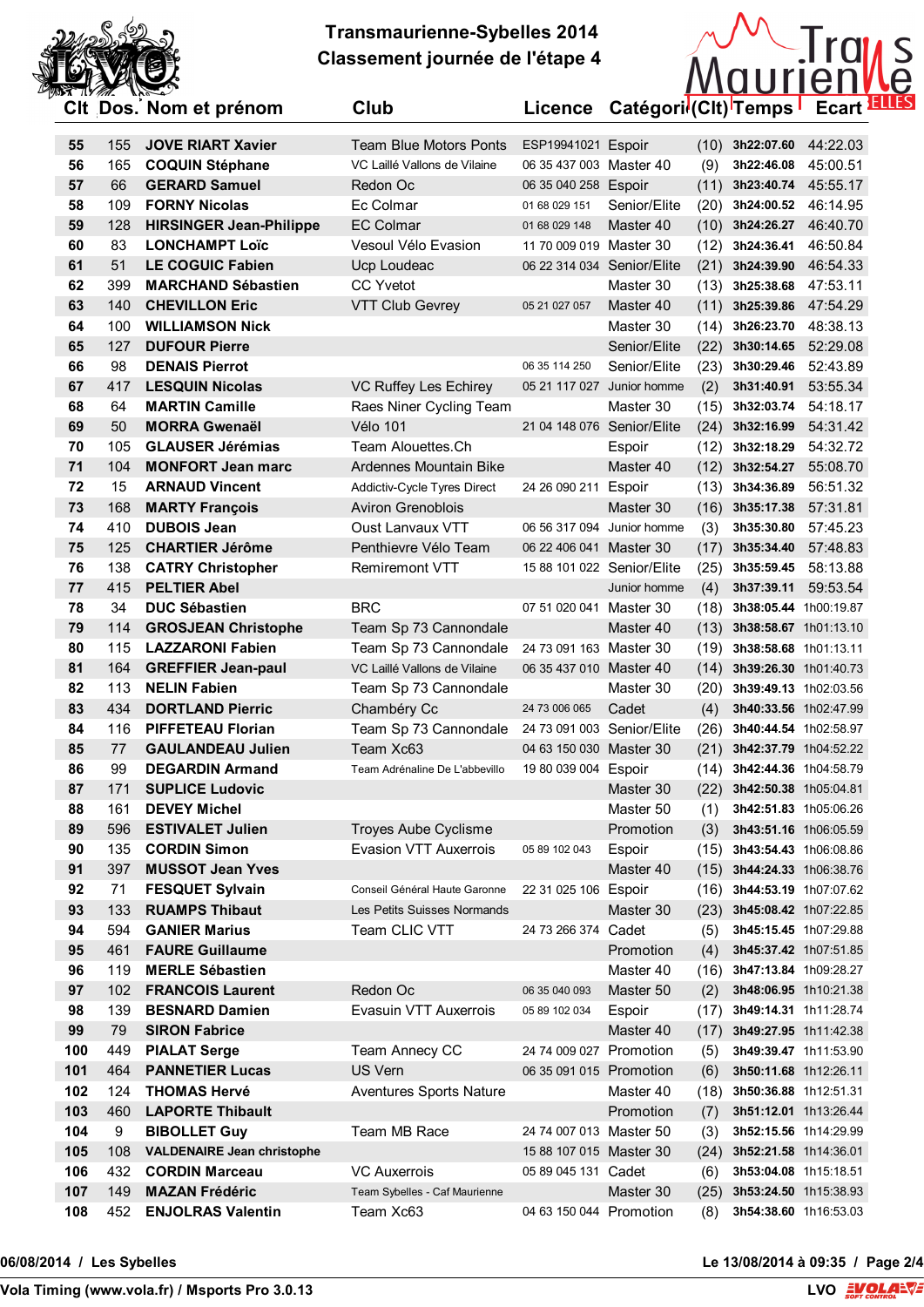



|            |           | Cit Dos. Nom et prenom                             | Ciup                                              | Licence                    | Categori (Cit) I emps " |      |                                                     | Ecart <b>—</b> |  |
|------------|-----------|----------------------------------------------------|---------------------------------------------------|----------------------------|-------------------------|------|-----------------------------------------------------|----------------|--|
| 109        | 146       | <b>PAJOT Pascal</b>                                | <b>UC Gien Sport</b>                              | 18 45 070 108 Master 40    |                         |      | $(19)$ 3h56:04.87 1h18:19.30                        |                |  |
| 110        | 91        | <b>FOUGEROUSE Gregory</b>                          | Cvac Vienne                                       | 24 38 191 271 Master 30    |                         | (26) | 3h57:36.85 1h19:51.28                               |                |  |
| 111        | 74        | <b>DARCILLON Arnaud</b>                            | Team A.S.E.S                                      |                            | Senior/Elite            | (27) | 3h59:49.01 1h22:03.44                               |                |  |
| 112        | 167       | <b>RENAUD Philippe</b>                             | Lou Décapadios Baujus                             |                            | Master 50               | (4)  | 4h00:08.22 1h22:22.65                               |                |  |
| 113        | 419       | <b>GIOVANE Sophie</b>                              | Addictiv-Cycle Tyres Direct                       | 21 84 239 035 Faster       |                         | (1)  | 4h00:31.23 1h22:45.66                               |                |  |
| 114        | 110       | <b>CLAUDEL Mickael</b>                             | La Bresse Triathlon                               |                            | Senior/Elite            | (28) | 4h00:32.38 1h22:46.81                               |                |  |
| 115        | 412       | <b>DORNE Kyrian</b>                                | Co7laux                                           |                            | Junior homme            | (5)  | 4h01:02.43 1h23:16.86                               |                |  |
| 116        | 573       | <b>AMOUROUX Samuel</b>                             |                                                   |                            | Master 30               | (27) | 4h01:28.51 1h23:42.94                               |                |  |
| 117        | 67        | <b>VALLE René</b>                                  | G-S-Coursan-Narbonne                              | 13 11 011 005 Master 50    |                         | (5)  | 4h01:42.46 1h23:56.89                               |                |  |
| 118        | 456       | <b>PARIS Guillaume</b>                             | <b>Troyes Aube Cyclisme</b>                       | 07 10 001 004              | Promotion               | (9)  | 4h01:52.46 1h24:06.89                               |                |  |
| 119        | 148       | <b>GOBLET Kévin</b>                                | Promovelo Lorraine                                |                            | Senior/Elite            |      | (29) 4h02:52.09 1h25:06.52                          |                |  |
| 120        | 72        | <b>SEYNAEVE Bart</b>                               | <b>Trust Mtb Team</b>                             |                            | Master 30               | (28) | 4h04:42.02 1h26:56.45                               |                |  |
| 121        | 112       | <b>LECLUZE Gildas</b>                              | VC St-Lô-Pont-Hebert                              | 17 50 349 111              | Master 30               | (29) | 4h05:09.39 1h27:23.82                               |                |  |
| 122        | 411       | <b>KERVRAN--SNOZZI Léo</b>                         | Clic VTT                                          | 24 73 266 033              | Junior homme            | (6)  | 4h06:29.14 1h28:43.57                               |                |  |
| 123        | 576       | <b>BARTHELEMY Matthieu</b>                         |                                                   |                            | Master 30               | (30) | 4h07:26.79 1h29:41.22                               |                |  |
| 124        | 69        | <b>POTIER Michaël</b>                              | La Cabane Sur Le Chien                            |                            | Master 40               |      | (20) 4h11:24.02 1h33:38.45                          |                |  |
| 125        | 590       | <b>ARLAUD Këwan</b>                                | <b>ESF Valmeinier</b>                             |                            | Promotion               |      | $(10)$ 4h11:33.26 1h33:47.69                        |                |  |
| 126        | 52        | <b>BRUTIN Pierre</b>                               |                                                   |                            | Master 40               |      | (21) 4h11:54.55 1h34:08.98                          |                |  |
| 127        | 61        | <b>LEVASSEUR Arnaud</b>                            | <b>XC Couronne</b>                                |                            | Master 30               |      | (31) 4h14:26.09 1h36:40.52                          |                |  |
| 128        | 414       | <b>FLAMMIER Loris</b>                              | <b>MLD VTT</b>                                    | 24 73 342 008 Junior homme |                         | (7)  | 4h16:30.65 1h38:45.08                               |                |  |
| 129        | 420       | <b>DEFIX Anne-claire</b>                           | Team C2S VTT                                      | 24 38 072 113 Féminine     |                         | (2)  | 4h16:40.69 1h38:55.12                               |                |  |
| 130        | 60        | <b>GRUPONT Ludovic</b>                             | Snls44                                            |                            | Master 30               | (32) | 4h20:28.77 1h42:43.20                               |                |  |
| 131        | 458       | <b>NAEGELE Eric</b>                                |                                                   |                            | Promotion               |      | $(11)$ 4h20:58.81 1h43:13.24                        |                |  |
| 132        | 53        | <b>GIMENO Cédric</b>                               |                                                   |                            | Senior/Elite            |      | (30) 4h24:18.76 1h46:33.19                          |                |  |
| 133        | 68        | <b>EIKELENBOOM Jan-willem</b>                      | <b>Ntfu</b>                                       |                            | Master 40               | (22) | 4h24:45.57 1h47:00.00                               |                |  |
| 134        | 381       | <b>VINH MAU Thierry</b>                            |                                                   |                            | Master 50               | (6)  | 4h25:04.09 1h47:18.52                               |                |  |
| 135        | 454       | <b>TROUILLET Philippe</b>                          | <b>Cyclos Cuille</b>                              |                            | Promotion               | (12) | 4h26:29.59 1h48:44.02                               |                |  |
| 136        | 467       | <b>FRELLSEN Henrik</b>                             | Frellsen Kaffe                                    |                            | Promotion               | (13) | 4h27:01.88 1h49:16.31                               |                |  |
| 137        | 376       | <b>FICHET Serge</b>                                | VTT Vallée du Boil                                | FRA19660803 Master 40      |                         |      | (23) 4h28:01.27 1h50:15.70                          |                |  |
| 138        | 134       | <b>BOUTEILLE Sébastien</b>                         | La Cabane Sur Le Chien                            |                            | Master 40               |      | (24) 4h32:14.60 1h54:29.03                          |                |  |
| 139        | 73        | <b>GAUTIER Francois</b>                            | Team A.S.E.S<br>Roue D'or Conflanaise             |                            | Master 30               |      | (33) 4h32:20.28 1h54:34.71                          |                |  |
| 140        | 433       | <b>LECORDONNIER Ronan</b><br><b>TALEC François</b> |                                                   | 12 78 210 151 Cadet        |                         | (7)  | 4h37:30.60 1h59:45.03<br>(31) 4h38:44.02 2h00:58.45 |                |  |
| 141<br>142 | 152       | <b>RADREAUX François</b>                           | Union Cycliste Cholet 49                          | 05 21 027 034              | Senior/Elite            |      |                                                     |                |  |
| 143        | 131<br>65 | <b>CUMMINS Michaël</b>                             | <b>VTT Club Gevrey</b><br><b>Ucd Cycling Club</b> |                            | Master 30<br>Master 30  | (34) | 4h39:38.99 2h01:53.42<br>(35) 4h42:03.96 2h04:18.39 |                |  |
| 144        | 591       | <b>BROTTET Marie</b>                               | Team Isère Montagne                               |                            | Faster                  | (2)  | 4h43:08.59 2h05:23.02                               |                |  |
| 145        | 459       | <b>FORT Xavier</b>                                 | <b>UC Passy Mont Blanc</b>                        | 24 74 078 217 Promotion    |                         |      | $(14)$ 4h43:31.12 2h05:45.55                        |                |  |
| 146        | 85        | <b>COUTURIER Olivier</b>                           | Rumilly 2 Roues                                   |                            | Master 30               |      | (36) 4h44:05.65 2h06:20.08                          |                |  |
| 147        | 453       | <b>SICOT François</b>                              | AS Muret / Haute Garonne                          | 22 31 025 002 Promotion    |                         |      | (15) 4h44:33.88 2h06:48.31                          |                |  |
| 148        | 422       | <b>CHARTIER Martines</b>                           | Penthievre Vélo Team                              | 06 22 406 040 Faster       |                         | (3)  | 4h44:33.93 2h06:48.36                               |                |  |
| 149        | 424       | <b>CATTOEN Julia</b>                               |                                                   |                            | Féminine                | (3)  | 4h46:09.00 2h08:23.43                               |                |  |
| 150        | 396       | <b>RERAT Pierre</b>                                |                                                   |                            | Master 40               |      | (25) 4h47:08.89 2h09:23.32                          |                |  |
| 151        | 584       | <b>DEIGAARD Jeppe</b>                              |                                                   |                            | Promotion               |      | $(16)$ 4h48:46.48 2h11:00.91                        |                |  |
| 152        | 153       | <b>KUNSCH Arnaud</b>                               | Promovelo Lorraine                                |                            | Senior/Elite            |      | (32) 4h49:29.15 2h11:43.58                          |                |  |
| 153        | 426       | <b>VIDAL Vanessa</b>                               | Triathl'Aix                                       |                            | Faster                  | (4)  | 4h49:39.50 2h11:53.93                               |                |  |
| 154        | 409       | <b>BULTEAU Yann</b>                                |                                                   |                            | Junior homme            | (8)  | 4h51:35.06 2h13:49.49                               |                |  |
| 155        | 423       | <b>DE BERNARDO Cécile</b>                          |                                                   |                            | Féminine                | (4)  | 4h52:12.93 2h14:27.36                               |                |  |
| 156        | 160       | <b>MOUTON Patrick</b>                              | Thionville VTT                                    |                            | Master 50               | (7)  | 4h53:37.59 2h15:52.02                               |                |  |
| 157        | 59        | <b>PEREZ André</b>                                 | Vélo Club Trévoux                                 |                            | Master 50               | (8)  | 4h54:33.46 2h16:47.89                               |                |  |
| 158        | 384       | <b>DEROUET Jacques</b>                             | ES Segré Haut Anjou                               | 03 49 077 071              | Master 50               | (9)  | 4h54:56.60 2h17:11.03                               |                |  |
| 159        | 93        | <b>CHIPPENDALE Chipps</b>                          | Singletrack Magazine                              |                            | Master 40               |      | (26) 4h56:11.47 2h18:25.90                          |                |  |
| 160        | 62        | <b>CAGNASSO Thomas</b>                             |                                                   |                            | Senior/Elite            | (33) | 4h56:18.09 2h18:32.52                               |                |  |
| 161        | 599       | <b>GIRARDIN Camille</b>                            |                                                   |                            | Féminine                | (5)  | 4h56:20.80 2h18:35.23                               |                |  |
| 162        | 448       | CARON/ANNEQUIN Antoine/Cécile X2POP                |                                                   | 10 59 914 016 Tandem       |                         | (1)  | 4h59:21.07 2h21:35.50                               |                |  |

**VolaSoftControlPdf 06/08/2014 / Les Sybelles Le 13/08/2014 à 09:35 / Page 3/4**